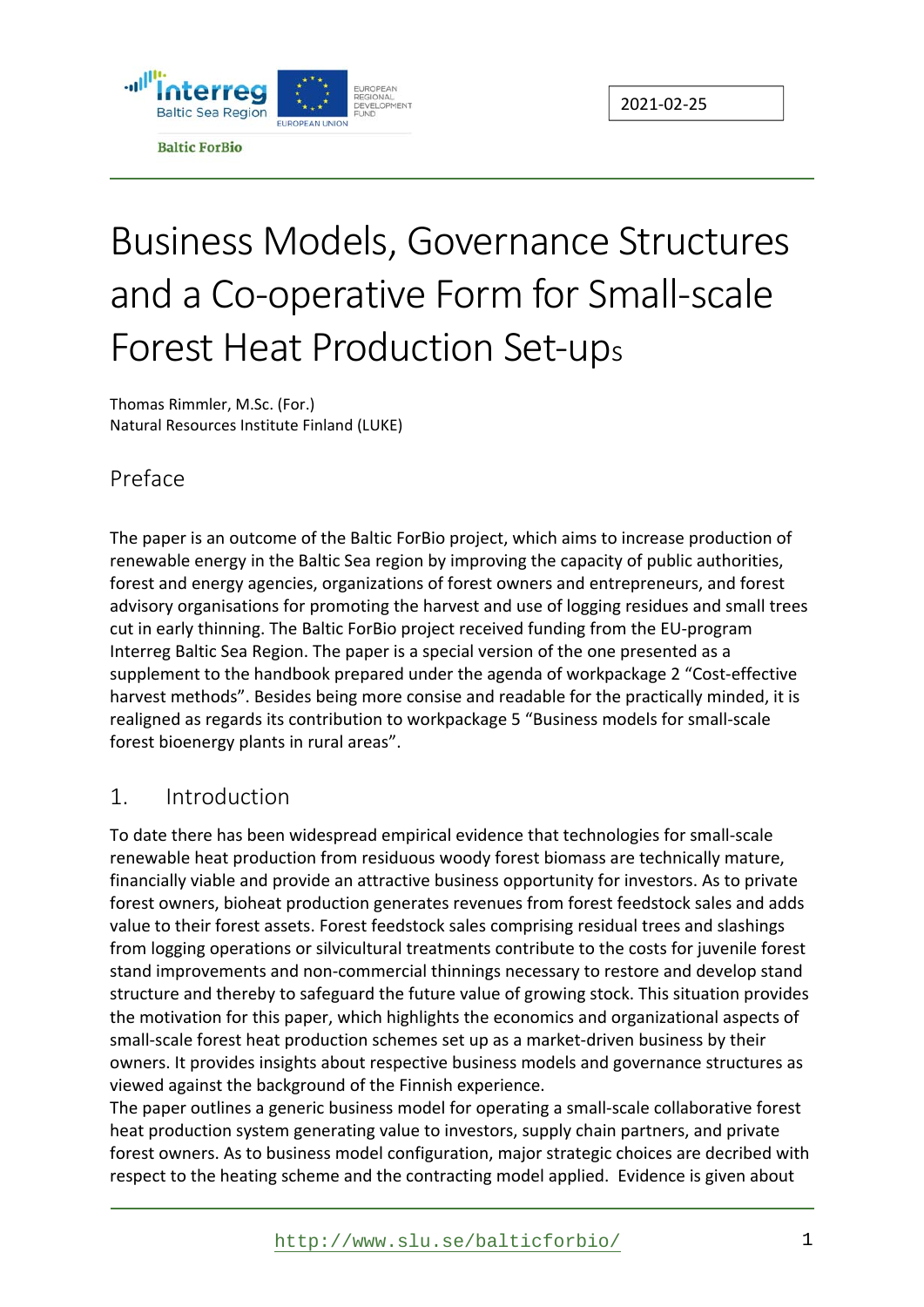

how policy can be the driver for a new business model to emerge. The paper further singles out categories of forest heat production systems in technical terms and appropriate by size to be operated by private heat entrepreneurs either under single ownership or as a joint business venture.

The presentation draws upon business management and institutional economics as an explanatory framework for the role of social institutions – including contractual agreements and mechanisms of relational governance – in shaping economic behaviour. This approach moves the perception of the firm as a set of technological relations between the inputs and outputs of production towards a definition as a social institution and a set of contractual relations.

A co-operative organizational form has been demonstrated to be a convenient participatory model of organizing joint business activities. The paper therefore concludes with the presentation of the co-operative model as a legal form and structure of governance for a business model being set up to create stakeholder value from sourcing and processing local forest feedstock resources into heat energy to be transferred and marketed to consumers as a heating service. Although the goverance of risk is outside the scope of the paper, it shortly touches the issue of managing the risk of supply chain interruption.

#### 2. Small-scale Forest Heat Production Systems

In technical terms, a forest heat production system consists of a heat boiler, an oil‐fired backup boiler and a fuel supply infrastructure. In the case of a community heating scheme, the system comprises the pipework for connecting either a couple or more buildings of a site or for connecting sites located in a neighbourhood area. Heat boilers for multi residential, farm or industrial properties range between 40‐400 kW. In the case of micro heating schemes (200 kW and below) boiler plant operation and maintenance are contracted to a concierge service provider while ownership stays with the property owner. These micro schemes typically comprise pellet heating systems. Central boiler stations feeding thermal energy into heating networks, either local or long‐distance, range between 400‐20.000 kW. Concerning co‐generation technologies, harnessing forest biomass as feedstock for combined heat and power generation is not being viewed so far as a promising field of business operations by heat contractors and experts alike. Fuel property requirements have been among the barriers to the commercial deployment of gasification‐based technology for use in small‐scale CHP co‐generation units.

Solid forest‐based energy conversion technologies are in a state of high commercial readiness, which is widely confirmed by demonstrations in their actual operational environment. In order to avoid unnecessary risk, it is advisable not do embark on "unrealistic" non‐commercial technologies (as the project developer may suggest). Vendor selection should rest on convincing evidence of the credibility of both, the technology (track record) and the vendor's service and support. Lenders are reluctant to finance non‐legacy technology. Successful technology sourcing requires enabling capabilities for tendering and comparing possible technologies and vendors as to their technical and commercial terms of supply.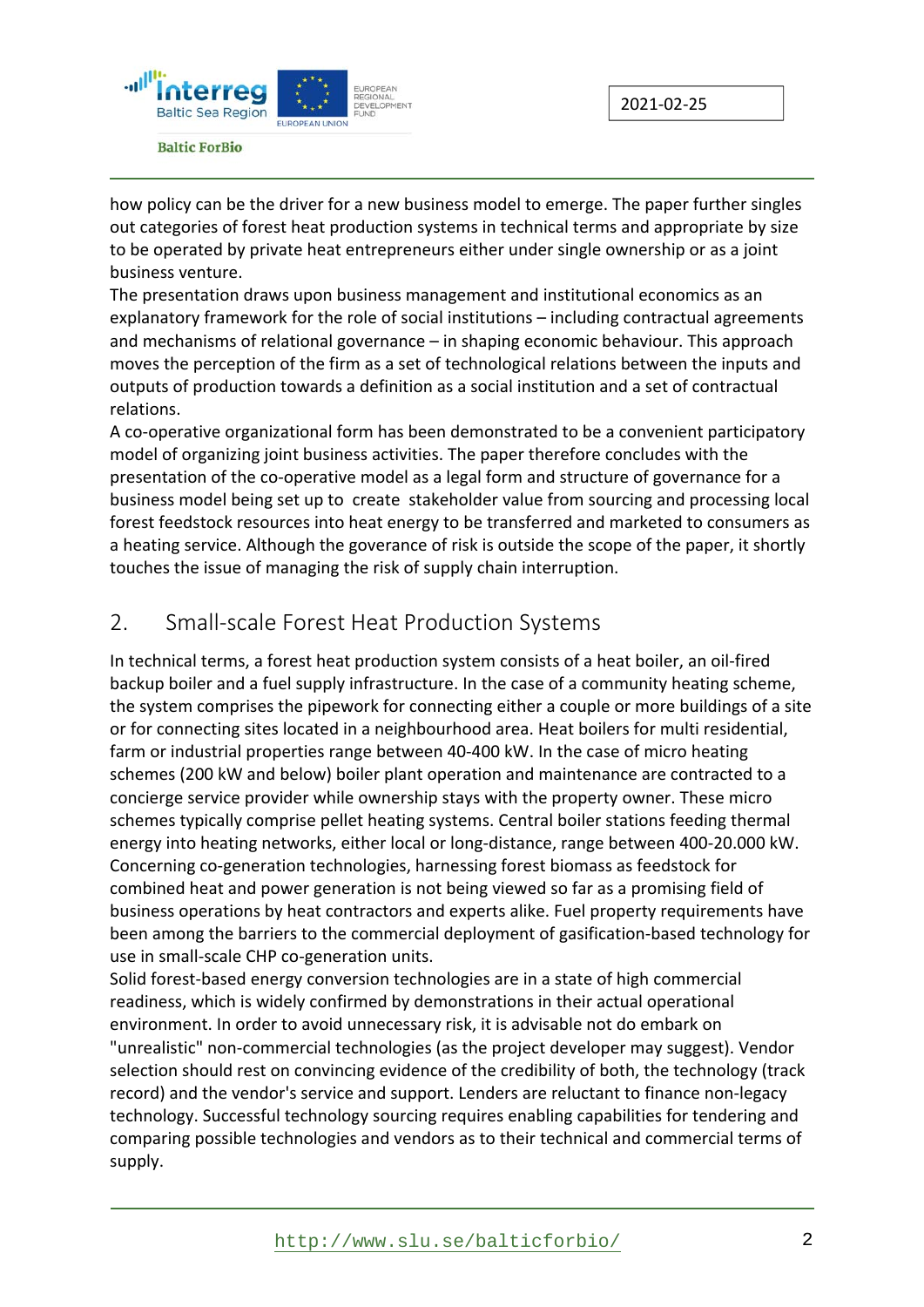

#### 3. A Business Model for Small-scale Forest Heat Production

The concept of business model the paper draws upon offers a framework for a shorthand description of a commercial production system or business strategy, first, in terms of the economic value it creates, and the benefits thereby created to customers, owners, investors and other stakeholders. Further, it describes the set of activities and resources putting its value proposition into practice, and the way these are organized and used efficiently. A business model may serve as a guide to setting up a new business along the lines being already tested and verified. In the sense of an ideal type, a business model may illustrate "best‐practice" behaviour.

A business model for operating a small forest heat production system creates value, first, by deploying primarily local forest feedstock resources. Such a system is delineated by the geographic location of resource supply. Local resources include besides natural resources also locally based technical and human resources. Its core technology is composed of a production system, where thermal energy is generated from the incineration of forest‐based wood fuels. Its core activities comprise procuring primary energy inputs from forest feedstock resources and operating the heat production facility, possibly including heat distribution. Solid wood fuels, as the main primary energy source, are provided from local forest resources owned either by the heat supplier itself or purchased from other feedstock sources in its vicinity.

The production of wood fuel may be either controlled by the forest owner or organized by a contract agent. As to the social groups forming its constituent parts, it must be attractive for local people to embark on such an endeavour, especially non-industrial private forest owners and other private forestry stakeholders. As an ideal model setup, it should be a replicable scheme for rural micro enterprises suitable to exploit business opportunities in a local renewable energy market.

Important for the performance of a business model in terms of how well the use of the capabilities it employs is organized and managed besides the functioning and integration of technical processes are governance structures and social relationships as a framework guiding and enforcing business processes. The description of a business model may be appropriate to confine on a single business entity as the unit of analysis, if the activities and the linkages between them, which are of strategic importance for the model's performance, reside within its boundaries. As to a business model for small‐scale forest‐based bioheat production, where dependencies between independent network partners prevail, a broader system perspective is more appropriate. Regarding value creation, business models vary as to the scale and scope of the service they provide to customers as denoted by the respective heating scheme.

#### 4. Heating schemes and Business Scale

A dichotomy of business models arises from separating heating schemes serving single properties of single clients from those providing service to a multitude of properties and clients, so called community heating schemes. These schemes are different in terms of the scale and scope of their business operations, with respect to the resources and capabilities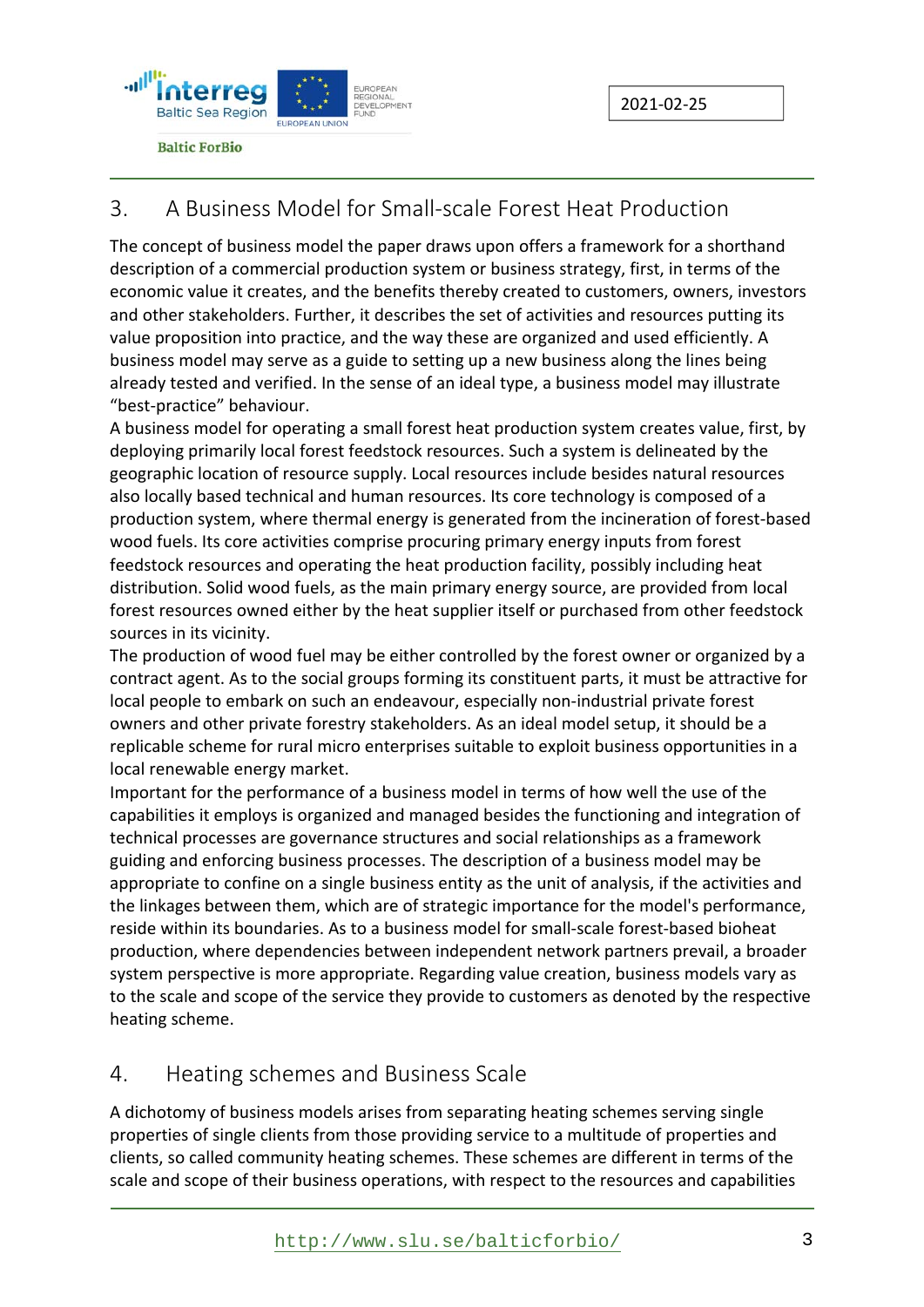



required, but also related to their governance structure and the business risk involved. Business models employing one or the other of these heating schemes vary also as to their main stakeholders.

A single‐property set‐up comprises usually a single building as the main structure heating service is provided for, a public school, a college building, a boarding school, a parish house, a care home or a greenhouse farm, as the case may be. A community usually comprises structures located across a township or neighbourhood, where setting‐up a bio‐heating system may be linked to area development or regeneration. A community heating scheme exhibits a larger business scope including the responsibilities to maintain an extensive heat distribution network. There is an enhanced demand risk of a declining customer base due to the different terms of contract.

In the case of a single‐client single‐property scheme, a single private or non‐profit organisation is the host of the scheme and its main offtaker. The host is usually not the sponsor, that is, the equity provider of the scheme. The main stakeholder of the business model is usually a micro business under ownership of a single individual and established in the legal form of a sole proprietor. Multi-plant operation applies in either case as a strategy for exploiting scale economies and learning curve effects. As the venture espands in scale, operations are usually organized as a jointly owned corporate business entity, that is, a partnership.

#### 5. Policy Triggering New Business Models

A new business model may emerge as a result of a policy change. The privatization of a publically owned heat supply system may be the outcome of a new policy aiming at competitive markets by restructuring and incorporating public utility ownership. Privatization can be used to attract venture capital to embark on the effort to accelerate the transition to renewable energy. Historically, in Finland heating has been a basic service that municipalities are providing to their citizens. Municipalities being urged to incorporate their market activities and to demerge ownership structure, privatization has been triggered by the decision of municipal councils aiming at outsourcing or incorporating their public services. Bailing out has been motivated also by the reluctance to commit public resources to infrastructure investments and modernization. The incorporation of a public service is essentially the definition of a new governance model to be performed by a private contracting agent.

## 6. Forest Heat Contracting Models

Concerning business models at the lower end of the scale described by a single‐client single‐ property scheme,the micro business being the main stakeholder may be in the role of either the investor and asset owner or act merely as a contractual operation and maintenance service provider. In the case of a heating service contract, asset ownership may be retained by the outsourcing party, whereby the subject of the agreement between the purchaser and the third‐party is limited to plant operation and maintenance services. Accordingly, using asset ownership as a distinctive feature, two varieties can be separated,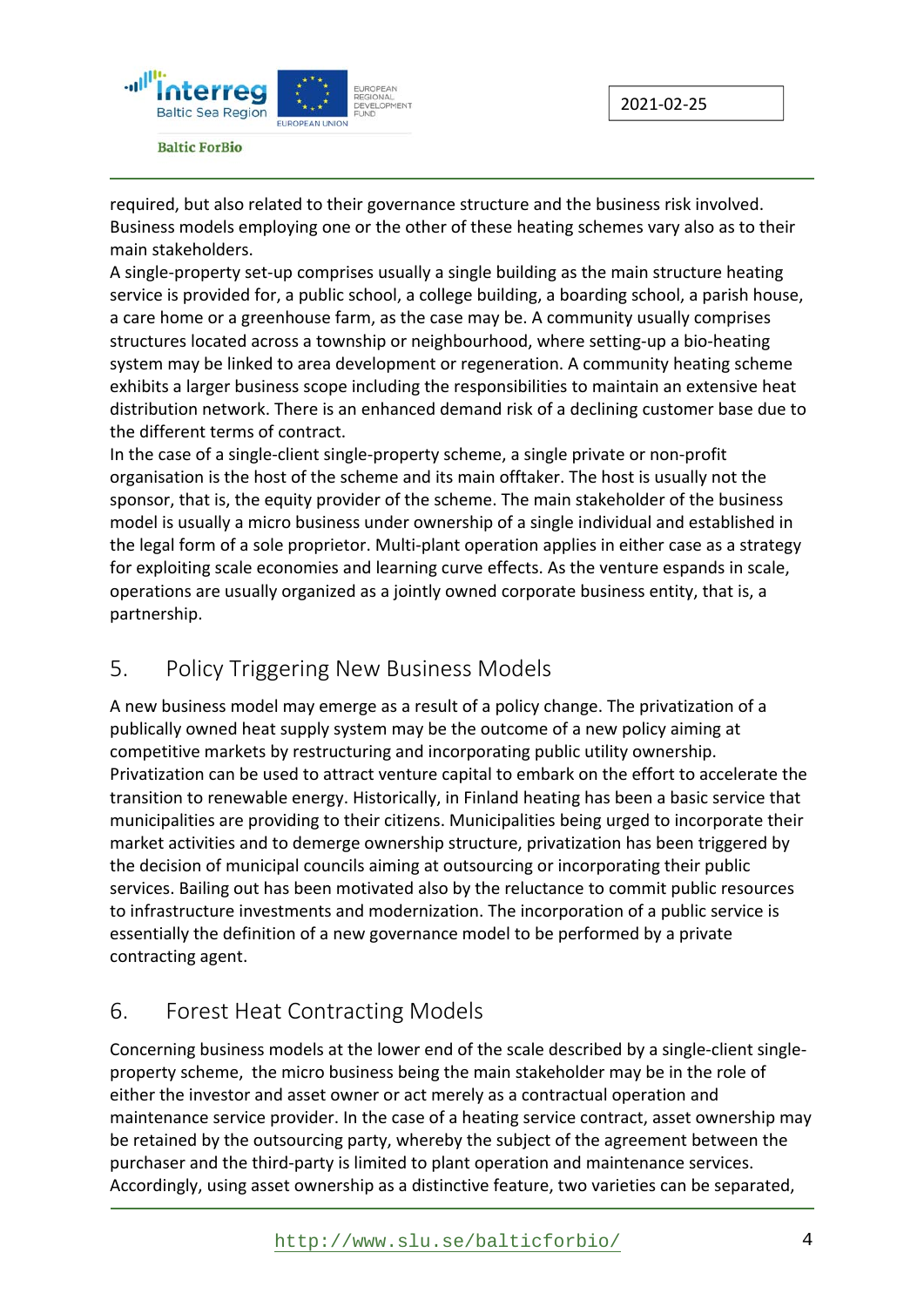

the full contracting model and the operation contracting model. In Finland, aside from pellets‐based micro heating schemes operated by a concierge service provider, these contracting schemes, for a large share, are being operated as private ventures in the corporate form of a joint stock company or as a co-operative company under the ownership and the governance of local forest owners.

A special variation of a contracting model established widely on the renewable energy market, are arrangements, where the output of a production scheme is being sold on a long‐ term basis under the terms of a purchase power arrangement (PPA). Under a long‐term PPA, a purchaser may be obligated to make fixed payments for available capacity or take‐or‐pay energy payments over multiple years. An offtake agreement secures the long-term revenue stream of a project and mitigates the cash flow risk and price volatility related to short‐term or spot market sales. Without such an agreement, it could be difficult for a project to attract private investment finance. Contracting out of services to private third‐party providers often antedates a tendering or bidding process.

## 7. Enforceability of Agreements

For a forest fuel supply chain, the assignment and the control of responsibilities of raw material and production service providers, is usually put into practice by contractual agreements, either in the form of purchase orders covering single business transactions or long‐term contractual arrangements. A contractual agreement describes the commitments of the supply chain partners, including the final output user, who in the case of forest heat production, is the offtaker of the final energy product. The concerns a contractual agreement (supply contract) resolves are related to the transfer pricing of accomplishments and the respective volumes, timelines and quality standards. It further stipulates the liabilities of a party following a failure to comply with its commitment and the penalty payable for early termination or breach of contract.

The enforceability of a contract by lawful means, however, may neither be satisfactory nor even intended by the contracting parties. It is rare in practice that all the important commitments of a contractual agreement are governed by law or third‐party arbitration. A contract that is intended partly or wholly non‐enforceable by legal means or by arbitration of a third party, must rely on self‐enforcement by some means. Important elements of self‐ enforcement are informal mechanisms. These are based on values, informal rules and trust in different forms related to expected social conduct. A contract which in some important aspects of performance is enforced by relational mechanisms is called a relational contract. A relational contract, per se, is an informal agreement governed by a set of unwritten codes of conduct that affect the behaviour of individuals within firms or between firms. In the case of purchase orders covering single, limited and generally standardized business transactions, standard form contracts based on general terms and conditions, usually apply. Long‐term comprehensive partnership commitments, which are customized and tailored to individual specifications, in contrast, are the outcome of negotiations between the contracting parties. These trade relationships always rely besides on legal means also on relational self‐enforcement.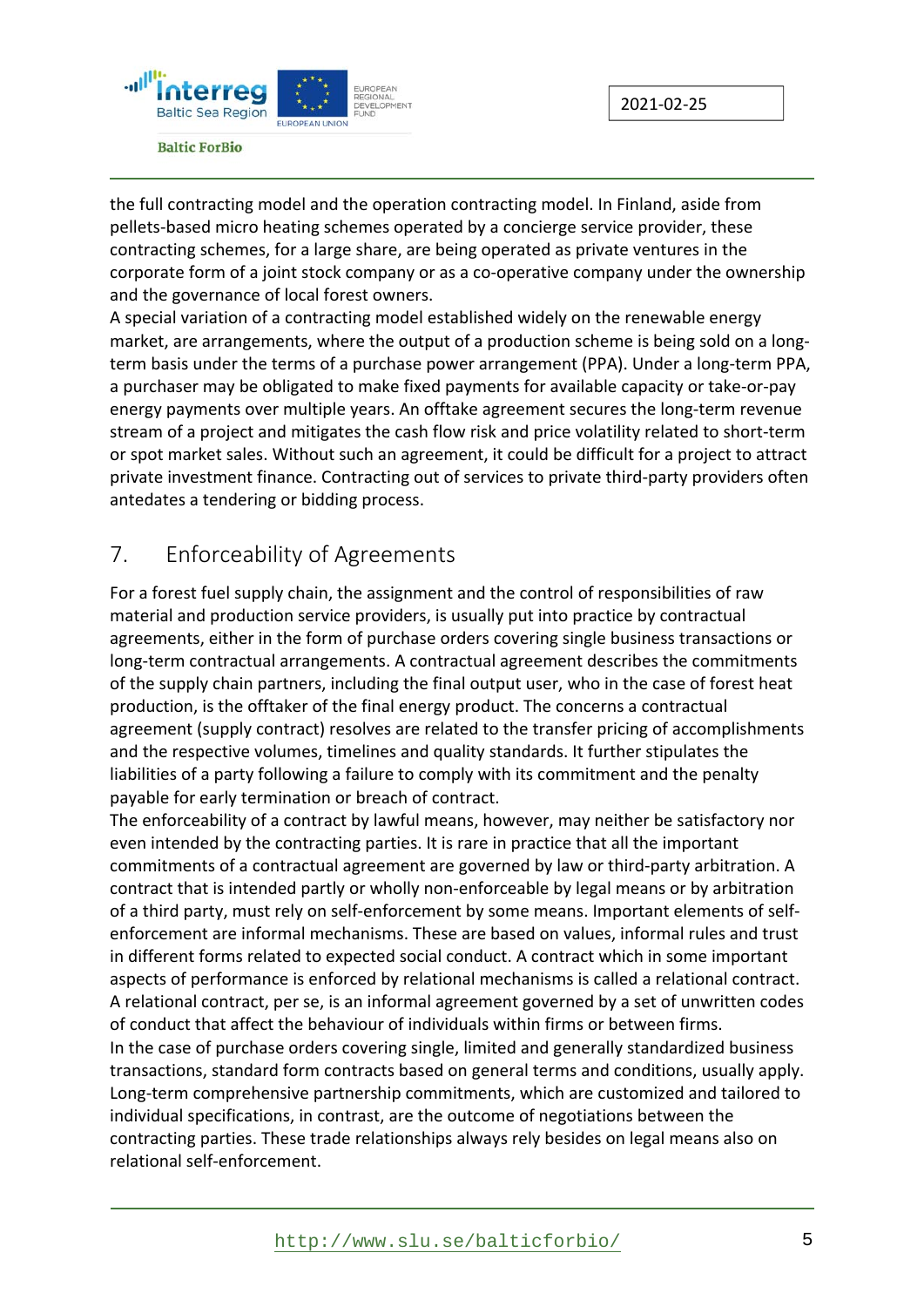

While some less important aspects of performance can be governed widely by relational incentives, others should not. Feedstock supply, for instance, is a critical factor for the viability of an investment into forest energy production such that safeguards are strongly adviced to evade the risk of supply chain interruption. Therefore, securing a supply commitment should always be legally enforceable.

#### 8. Setting-Up a Corporate Business Structure

Before a conceptual business model design is ready to be put into practice, decisions are to be made with respect to its governance structure, that is, the contractual and organizational setup of its activities and trade relations. A governance structure shapes the economic behaviour of individuals with the intention to reduce uncertainty and risks, to provide proper incentives and to ensure the operational efficiency of transactions. As far as a business organisation is concerned, corporate governance is the entity of internal structures and rules defining the rights and responsibilities of its governing bodies and owners in reference to the various forms of interaction such as collaboration, authorization, control and the procedures of how conflicts of interest are resolved.

In conjunction with the setting‐up of a business, a decision about its corporate structure is to be made. Legal forms set forth by commercial codes are collections of legal provisions regarding corporate governance for corporate business entities. Legal forms variate as to their regulations, whereby the goals, responsibilities and respective tasks for running an organisation are defined and assigned to its individual members and bodies called CEO, executive managers, board of directors, board of management, management committee, or board of trustees. They differ essentially also by the terms of corporate accountability of the organisation's executives towards its owners and shareholders. These basic structures may be developed in many ways to suit an organisation's needs.

Agreements concerning the commitments of the contracting parties in terms of long‐term financial contributions and risk exposure must be enforced by integrating transaction relationships into a corporate governance structure of joint ownership, internal control and incentive mechanisms. This general rule applies also for contractual arrangements between the stakeholders of a forest energy production set‐up. In the end, the appropriateness of a governance structure must be assessed in terms of the enforceability of contractual agreements, its ability to maintain a high intensity of incentives and to provide safeguards against opportunistic behaviour.

Integrating transaction relationships into a corporate governance structure is advisable in the case of strategic supplier dependency arising out of a transaction‐specific investment. An investment is unique to a specific transaction relationship due to site or location specificity or the technical requirements that can be met only with specialized production assets. The risk of opportunistic behaviour may materialize as a hold‐up cost imposed by the pricing behaviour of a supplier as the owner of a resource, which is needed in the productive process, but which is locally in short supply. Although a resource may not be in short supply, bargaining power may be high, because of high switching costs.

In the case of forest heat production, investments into physical assets comprise equipment for feedstock harvesting, processing and transport, and a boiler plant. While the physical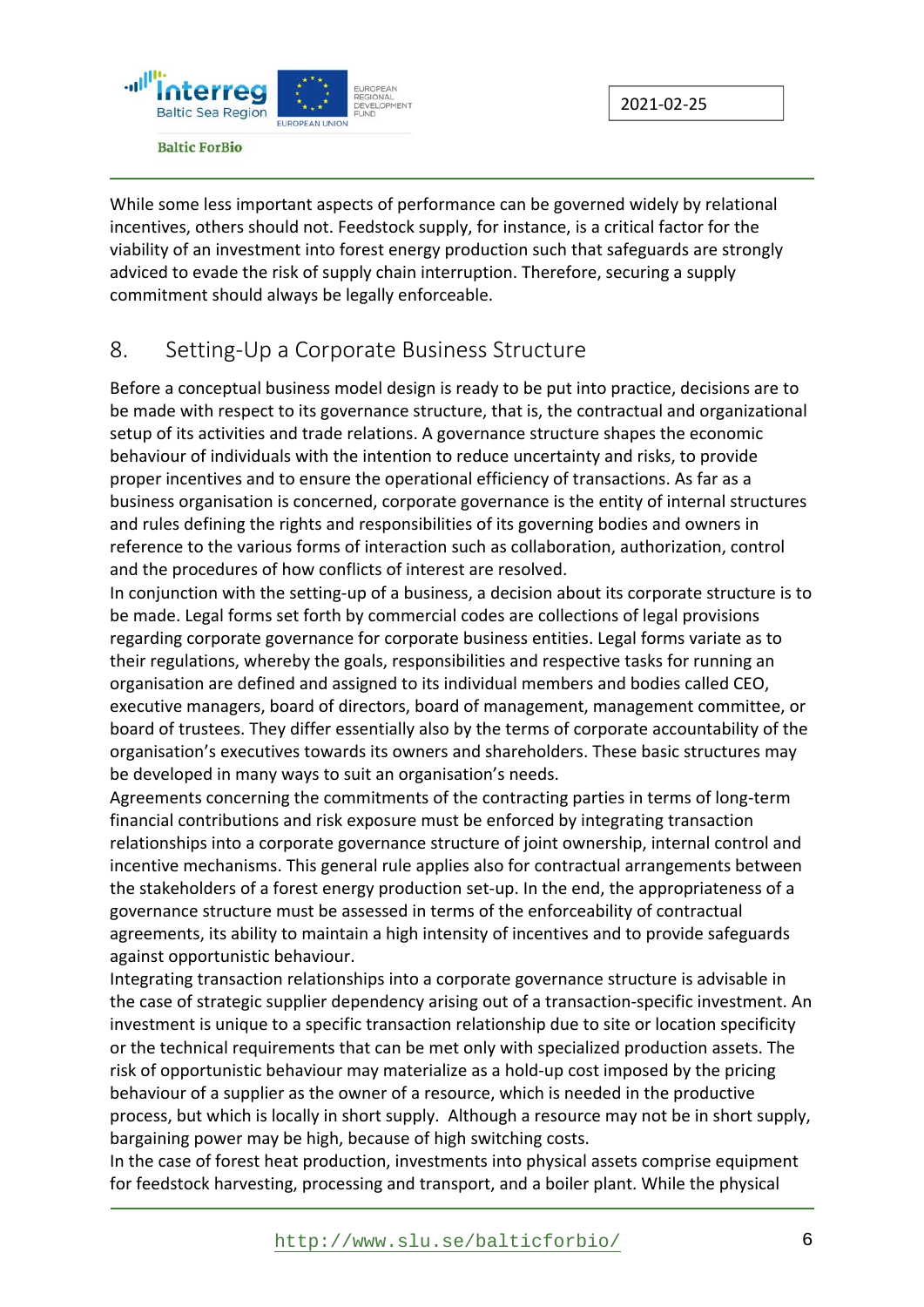

assets necessary for harvesting, processing and delivering forest fuels to the user's site are usually owned by separate legally independent machinery contractors, the boiler plant is usually owned by a legal entity, which is jointly owned and controlled by its shareholders. The fact that the physical assets needed to set up production are specific investments to some degree, is reflected in an ownership structure, which integrates critical trade relationships.

Corporate governance structures all rely on regulatory measures to enforce liability claims. But informal social rules are also an important ingredient of governance. Informal social norms by their impact on social cohesion are of substantial importance for group (corporate) performance because they are fundamental for building a shared vision and for reducing conflicts among stakeholders (relational governance). Strong group cohesion creates motivation, safeguards commitment to collective tasks and counteracts against opportunism. Means for strengthening social cohesion include preclusive and preventive measures, such as decisions related to the organizational form of governance, membership criteria, organizational participation, transparency and reward policy.

## 9. Governing the Risk of Supply Chain Interruption

For an investor it is good to realise, that the deployment of bioenergy resources bears considerable financial risks concerning the substantial upfront investments that it requires. A substantial share of the investments are technology and site specific. Decisions about technology, production site and plant layout, once they are made, are irreversible and determine the future expenses of operation, which mostly include fuel, operating and maintenance costs and financing costs. Resource risk evaluation specifically related to the utilization of biomass must include supply security considerations with respect to supply chain related sourcing conditions.

The performance of a forest energy production system, such as a woodchip‐fired heat boiler plant, is most vulnerable to discontinuities in wood fuel supply. Discontinuities may unfold with respect to moisture content, uniformity (particle size), energy content and contamination (debris). Feedstock sourcing, processing and delivery cause an enormous part of the overall costs of production. Because of this, safeguarding the non‐interrupted functioning of the feedstock supply chain at affordable costs and hedging against the financial risks involved, is a managerial concern.

Risk mitigation starts with pre‐emptive measures to enhance the operating capacity of the supply chain to resist disruptions. Preventive measures are equally advised for dealing with the financial impacts of an interruption. A financial risk may be transferred or shared based on a release and indemnification clause to be included in a contractual agreement. After all contractual obligations are accounted for, the downstream energy supplier is ultimately liable for the financial loss incurred to the buyer of the energy produced. The respective liability is usually defined within the scope of an offtake agreement. Risk exposure should be evaluated and covered by a share of the surplus to be retained as a financial reserve and not to be paid out as a dividend to owners. If a feedstock supply chain fails, a feedstock user must seek alternative inputs to remain operational, either on the spot market, or by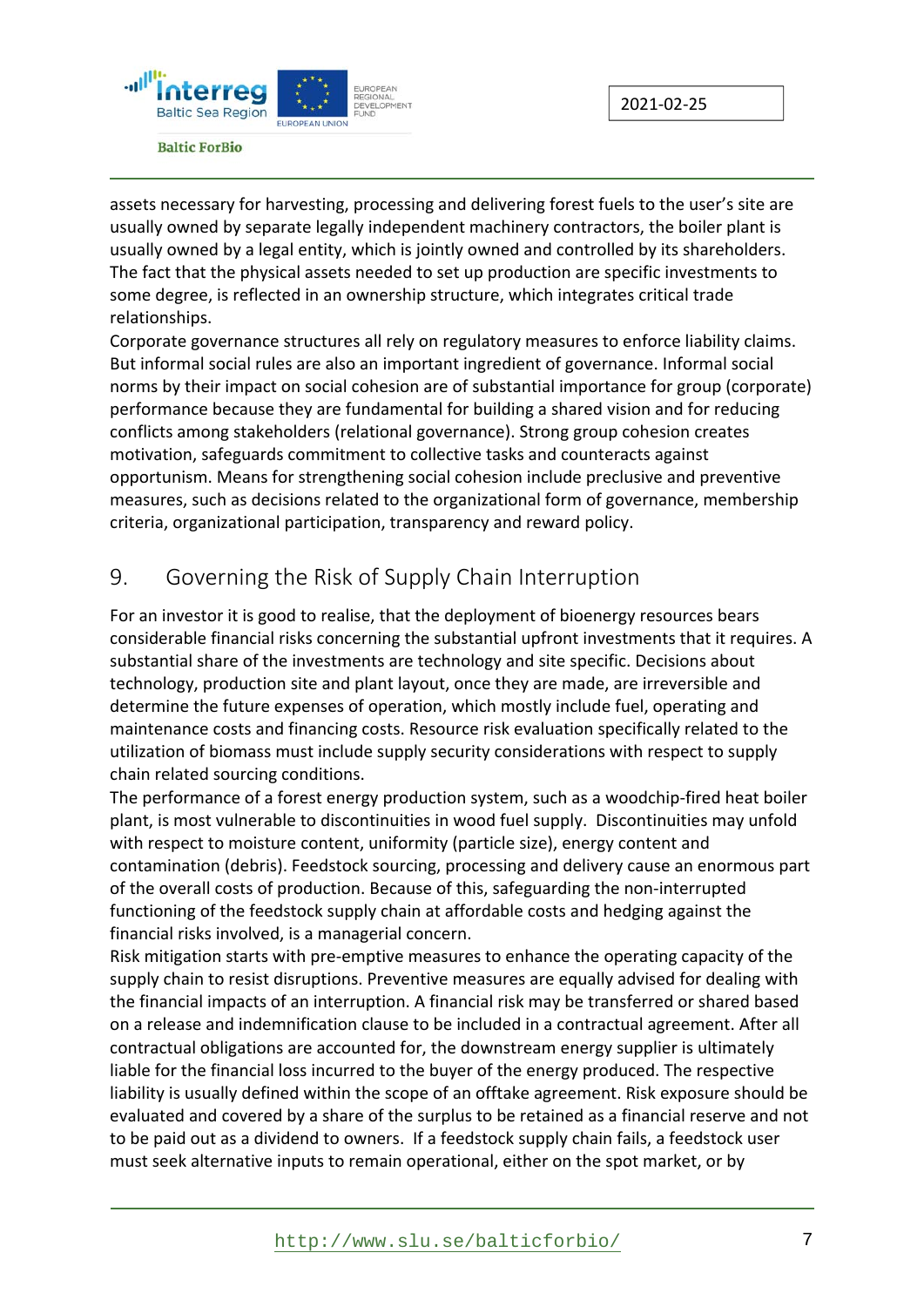

permanently switching to a new supplier. Both ways impact on its cost structure and compromise its capacity to generate profits.

## 10. A Co-operative Model of Governance for Small Businesses

Integrating transaction relationships into a corporate governance structure may be costly, because of collective decision-making being not in the best interest of corporate owners. Inefficiency may relate to managerial opportunism and decreased incentives compared to competitive markets. The cost of incorporating transactions may be prohibitively high for a party, which perceives that delegating ownership rights to an agent comes along with threats arising from conflicting interests. As a governance structure, a co‐operative lowers the threshold of collaboration in terms of collective ownership and governance. First, because a co-operative as an organizational form is not fully integrated, as compared to a hierarchical corporate structure. Second, a co-operative firm as a legal entity is democratically controlled by its members with each member being entitled to one vote regardless of his or her financial contribution. Third, the basic structure of a co-operative is rather simple. The members are the owners of the co-operative firm. Members also often have a close association with their enterprise.

Membership in a co-operative is acquired by signing a formal contract, on payment of a membership fee and on purchase of a share of voting stock. An owner's equity capital contribution can be paid either as an upfront contribution when joining the co-operative or as the share of the surplus retained at the end of each year. A member has the right to resign from the co-operative. A member may be expelled from the co-operative, if the member has neglected a duty ensuing from membership.

The patrons of a co-operative are those members and owners (member-owners), who in the case of a processing co‐operative are also the suppliers of materials and production services to be used and processed by the co‐operative. Renumeration to patrons is typically tied to their transactions with the co-operative and consists of a prefixed price to be paid for goods and services delivered as a first instalment and a pro rata bonus or "patronage refund", which is a cash payment to the patrons taken out from the co-operative's annual surplus earnings. Although members are entitled to a share of the co-operative's surplus, membership does not fix renumeration as a legally enforceable claim.

As to the net earnings distributed to owners, a co-operative may provide a legitimate way to reduce taxable income and to avoid double taxation. In some situations, government tax treatment may provide a co‐operative with a considerable advantage as compared to other legal forms regarding the reduction and the balancing out of annual fluctuation in taxable income.

The difference between a co-operative and a non-profit corporation may not always be recognized. Both corporative structures can be used to build democratic organizations. They are each designed to limit profit maximization as a dominating motive and to create social benefit. One primary difference is that a non-profit organization cannot distribute surplus earnings to their members, while a co-operative corporation generally distributes profits based on members' patronage.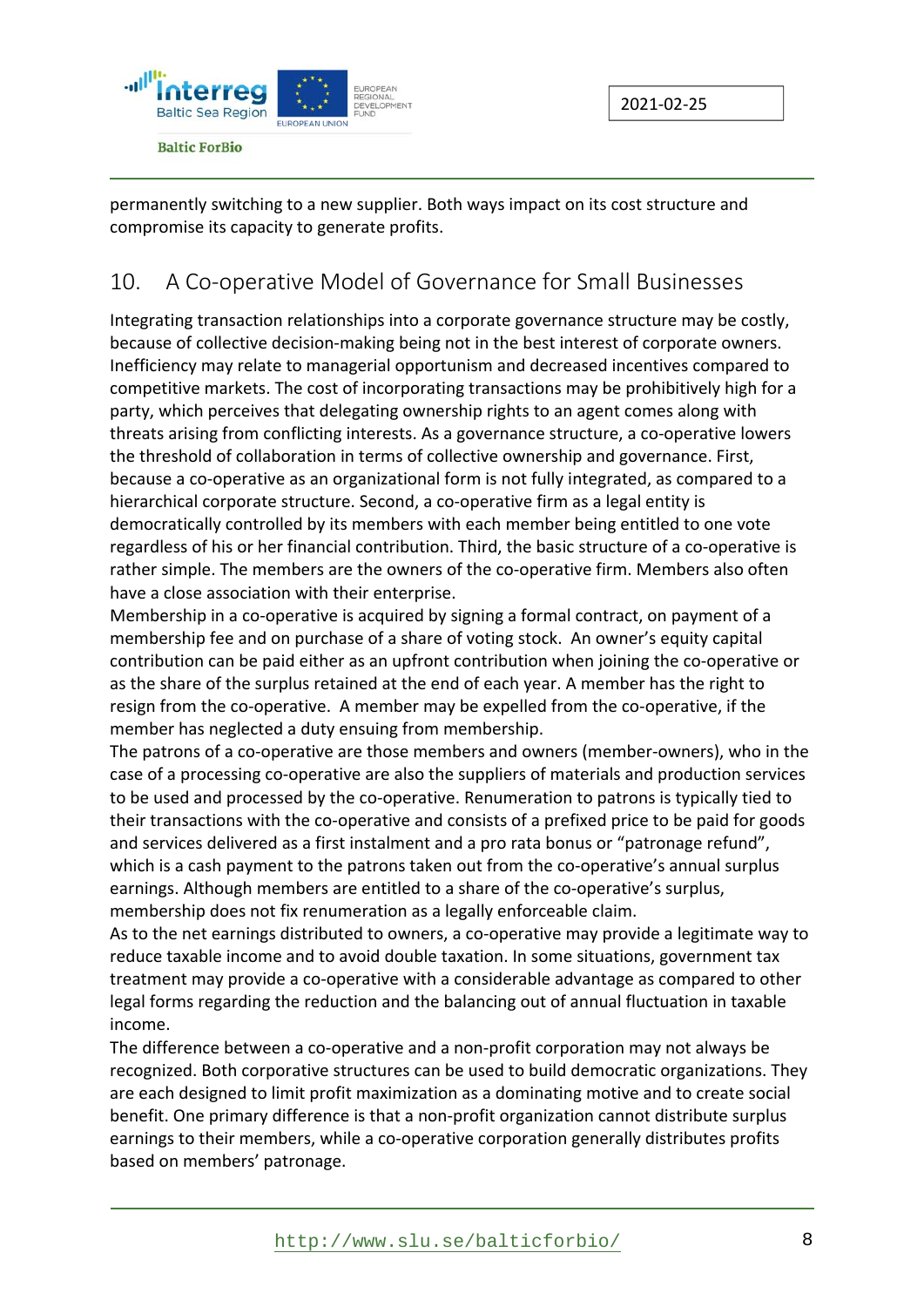

**Baltic ForBio** 

Ownership and governing rights of traditional co‐operative societies is limited to their patron-members. There exists no individual ownership to the co-operative's equity and therefore no market for members to trade their shares at a price that reflects true co‐ operative value. Therefore, a traditional co‐operative with their capital stock confined to voting stock does not attract investors aiming at a return to their investment. This may be a hinderance for start‐up capitalization or an additional increase of equity capital. Voting stock is generally redeemed at par value by the co-operative, when a member resigns from membership. In such a case, investors may wish to issue other classes of stock with different par values and different redemption policies. Non‐voting stock may be issued in exchange for these additional equity payments. A co-operative with mixed classes of stock is a distinct model with respect to both its attractivenees to external investors and to professionals with advanced managerial skills. Especially in the case of outside investors the available amount of capital and the degree of commercial thinking increases, which both are prerequisites for making a more developed business model feasible.

#### 11. The Special Case of a Forest Heat Co-operative

A co-operatively governed forest heat production set-up can be characterized as a processing co‐operative. In this specific case, patronage consists of forest feedstock supplies and wood fuel processing and logistical services provided by the co-operative's owners to their jointly owned heat production facilities, which may comprise one or several boiler plants. A processing co‐operative is a form of vertical integration of subsequent technical steps of value production as well as of horizontal co-operation between suppliers otherwise organized as independent business entities. The members of the co-operative pool their resources and provide risk capital to invest in downstream processing assets, and to gain access to the capital market. The commodity offtake (heat energy) is produced, delivered and billed to the buyer by the co-operative. Such ventures are typically initiated by local stakeholders, foremost forest feedstock producers, with the aim to add value to their feedstock sales, and thereby to their forest property.

A processing co‐operative is a not fully integrated (hybrid) governance structure, in the sense that the assets used by suppliers to provide raw materials or services, in contrast to the jointly owned processing unit, are owned individually. Specifically, in the case that forest asset owners are co-operative patrons, these remain independent economic agents. As by statutory provisions, shared ownership of production assets does not extend to the patrons' forest assets. The same provisions apply also to the other types of ownership of properties and assets. Their owners remain economically independent and do not merge their business activities or assets into one large firm.

In Finland, the patrons of forest heat production co-operatives comprise the following groups: private forest owners that use their woodlots to gain income from wood sales as the main or a supplementary source of personal income; contractors providing wood harvesting, wood chipping or transportation services either as a sole trader or as a separate legal entity; forest-owning farmers that use their woodlands as a supplementary source of income and self‐employment.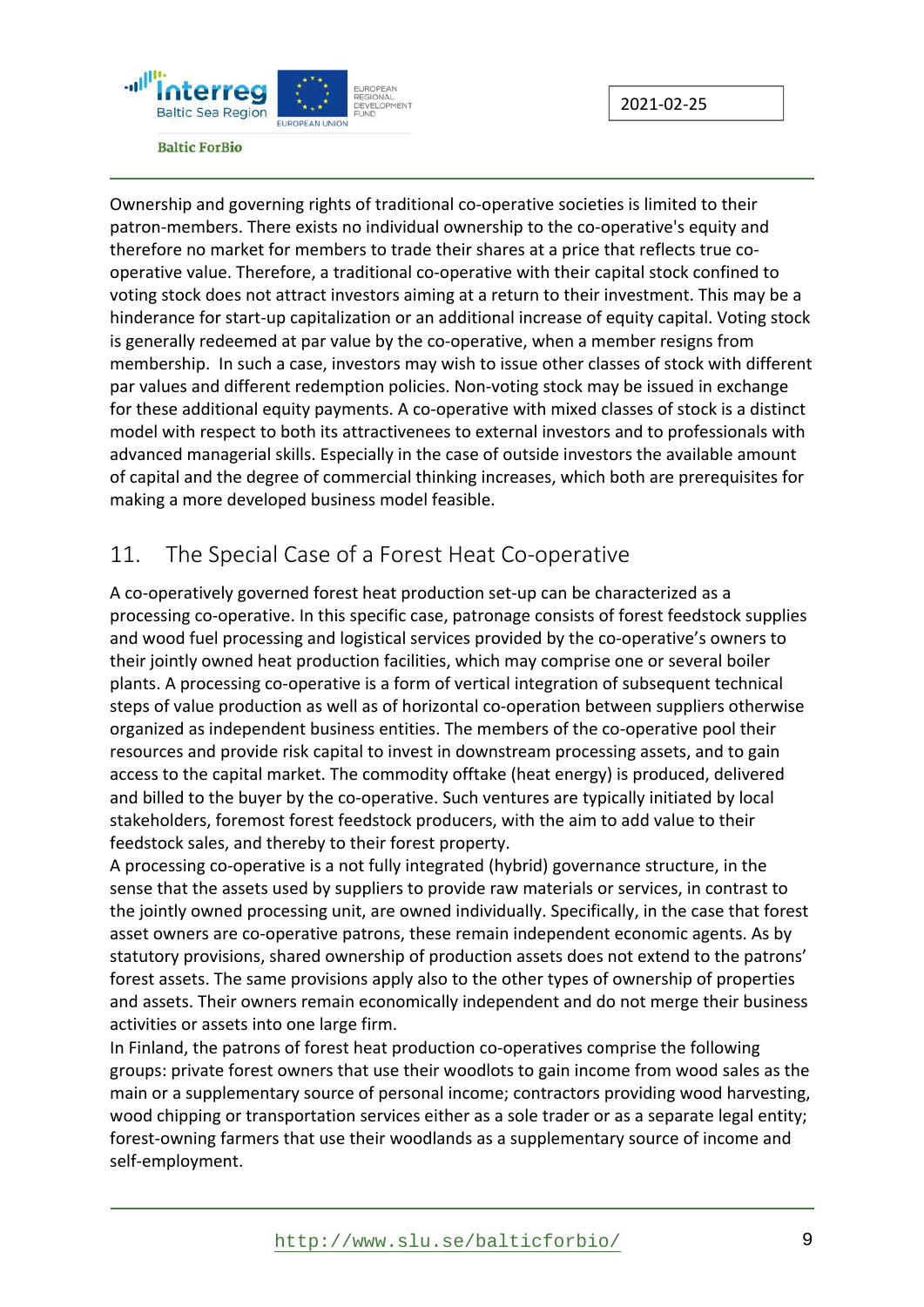



Considering the transactions between forest asset owners and the co‐operative owner of the processing assets, each forest owner delivers its supply directly to the processor and receives a uniform, bargained price. Instead of pricing purchases at production costs a market‐based transfer pricing mechanism is applied to provide an incentive, i.e. motivation to seek efficiency gains. The price paid to feedstock sellers is exposed to a market price as far as the contract price of heat sales is regularly adjusted by a price index comprising a basket of fuels (e.g. woodchips, peat and light fuel oil) traded in the market at competitive prices. Therefore, forest owners still compete with another and are therefore subject to the high-powered price incentives of the market.

## 12. Group Cohesion as Safeguard for Continuity of a Co-operative Venture

The co-operative firm is facing an increasing risk of breaking up when the initial enthusiasm vanishes. Membership turnover may go along with a decline of members' similarity. Financial motives, prevailing among joining members, may give rise to free riding. This may deteriorate social behaviour. The leaving of high ability members may further weaken the co‐operative's performance, which impacts motivation and performance as a reinforcing cycle. Strengthening group cohesion, getting visible as a strong experience of togetherness, counteracts behaviour motivated by selfishness, and thereby contributes to safeguarding continuity.

Cohesion among group members may arise from a mixture of underlying phenomena, such as interpersonal attraction, group identity, a sense of interdependence and responsibility. Factors such as members' similarity, group size and membership turnover, all easily observed and measured, offer means for conscious cohesion building. These factors should be reflected, for instance, in a co-operative's member recruitment policy, the rules of membership admission, and voting rights.

Preclusive measures in the forefront of group formation should tackle the main factors impacting group cohesiveness, mainly members' similarity and group size. Small group size, for instance, is more susceptible to social pressure and makes complicated incentive and monitoring schemes dispensable. Preventive mechanisms, such as exclusion, offer means to enforce co-operative behaviour after the organization has been set up. Often, the factors underlying cohesion work through enhancing the identification of individual members with the group they belong to, as well as their beliefs of how the group can fulfil their personal needs.

#### 13. Beyond pure economics

When asking about the fit between an organization's behavioural attributes and the interests, claims and attitudes of its stakeholders, the question is about the legitimacy of the organization from the viewpoint of its stakeholders. Legitimacy, besides judicial legitimacy, means the state of acceptance of an entity's behavioural attributes, or the normative status it enjoys among its stakeholders. Legitimacy is rooted in norms, beliefs and culture. Thinking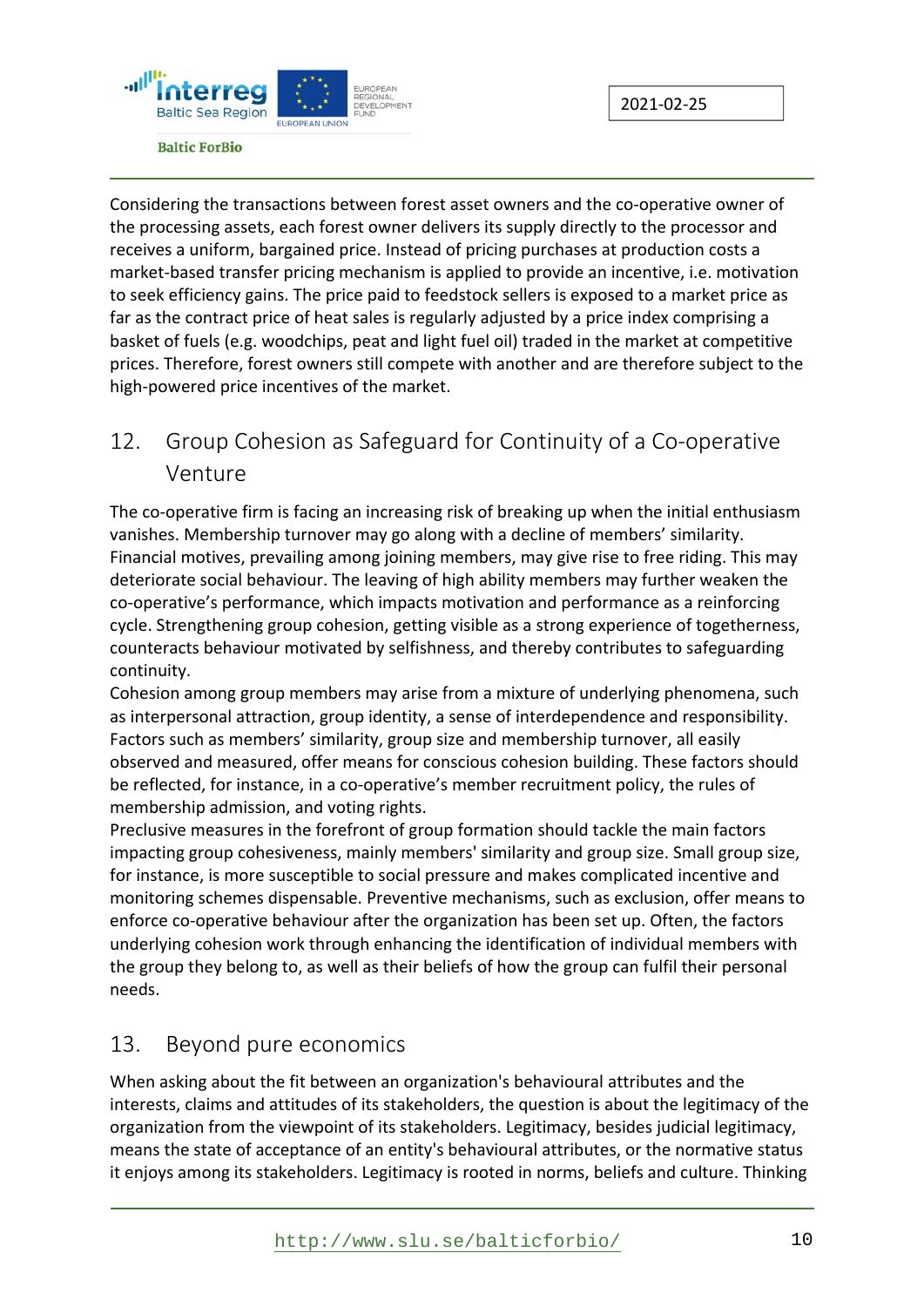

2021‐02‐25

about the success factors of co‐operatives, one must reach beyond pure economics and give due consideration to these aspects making up a background setting as well. Therefore, these aspects should be addressed then thinking about how far legitimacy or lack of it contributes to the popularity of a co‐operative governance model in a specific context.

Co-operatives capitalize on their pragmatic legitimacy for stakeholders, primarily users either consumers, producers, suppliers or workers, depending on the type of co‐operative, who enjoy a privileged use of its services. Other stakeholders may give credit to cooperatives indirectly, for instance the local community who may enjoy economic and social benefits from the activities of the co-operative.

Most people probably have a positive opinion of co-operatives due to their democratic governance and community involvement, although less so as a for‐profit corporate structure. Nonetheless, legitimacy has been a problem in some parts of Europe, where co‐ operatives are perceived as socialist‐minded models inherited from the past. A sincere problem for co-operatives in many countries is poor knowledge. Co-operatives are not well recognized as a discrete organizational model but associated as a hybrid structure mixing up commercial and societal logics. This appears as a serious barrier to entry because many stakeholders are likely to be reluctant to support an organizational form that they do not know or understand. Such barrier may disable co-operatives from transforming their potential advantages into concrete opportunities.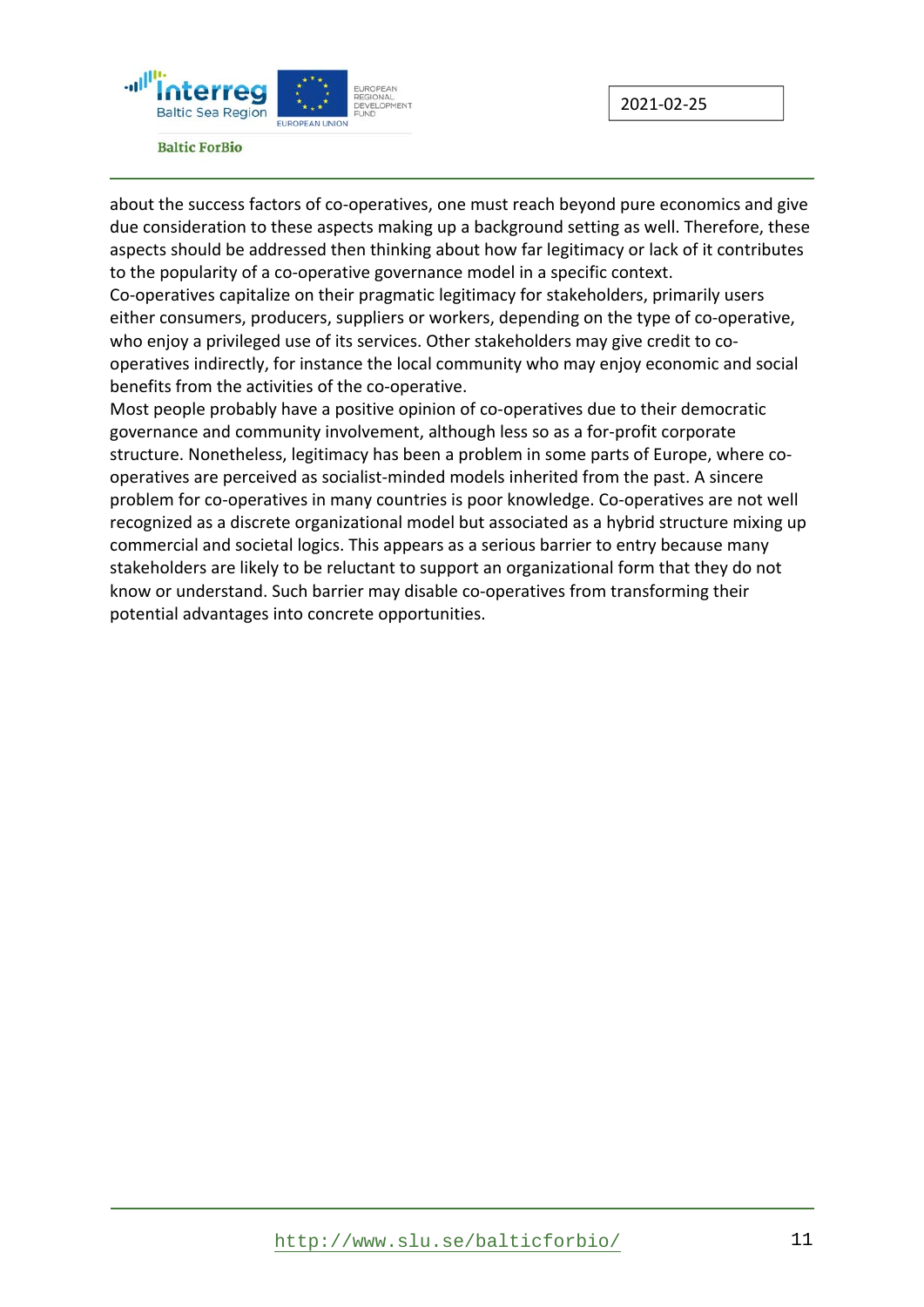



## Sources of information

#### **Literature**

Aghion, P. & Holden, R. Incomplete contracts and the theory of the firm: What have we learned over the past 25 years? Journal of Economic Perspectives, Volume 25, Number 2, Spring 2011. pp. 181–197

Alexander C., Ivanic R., Rosch S., Tyner W., Wu S. & Yoder J.R. Contract theory and implications for perennial energy crop contracting. Energy Economics 34 (2012) 970–979

Amit, R. and Zott, C., "Value creation in e‐business," Strategic Management Journal, 22, 2001, pp 493‐520

Borgen, S.O. Rethinking incentive problems in cooperative organizations. Journal of Socio‐ Economics 33 (2004) 383–393.

Brechemier, D. & Saussier, S. What governance structure for non‐contractible services? An empirical analysis. 16 p. ResearchGate, uploaded January 2001.

Carroll, G.R. & Teece, D.J. (1999). Firms, Markets and Hierarchies: The Transaction Cost Economics Perspective. Oxford University Press.

Casadesus‐Masanell, R. & Ricart, J.E. (2009). Working Paper. Harvard Business School. pp 43.

Chaddad, F. (2012): Advancing the theory of the cooperative organization: the cooperative as a true hybrid. Annals of Public and Cooperative Economics, 83(4):445‐461.

Dessein, W. (2012) Incomplete Contracts and Firm Boundaries: New directions. A paper on a presentation prepared for the "Grossman and Hart at 25" ‐conference held in Brussels on June 24‐26, 2011.

Hart, O. Firms, Contracts, and Financial Structure. The Review of Financial Studies, Vol. 9, No. 4 (Winter, 1996), pp. 1271‐1277. Oxford University Press. Review by Milton Harris.

Huybrechts, B. & Mertens, S. (2014). The relevance of the cooperative model in the field of renewable energy. Annals of Public and Cooperative Economics, 85:2 2014 pp. 193‐212.

Leih, S., Linden, G. & Teece, D.j. (2015) Business model and organizational design: A dynamic capabilities perspective. In: Business model innovation. The organizational dimension. Nicolai J. Foss & Tina Saebi (eds). Oxford University Press 2015.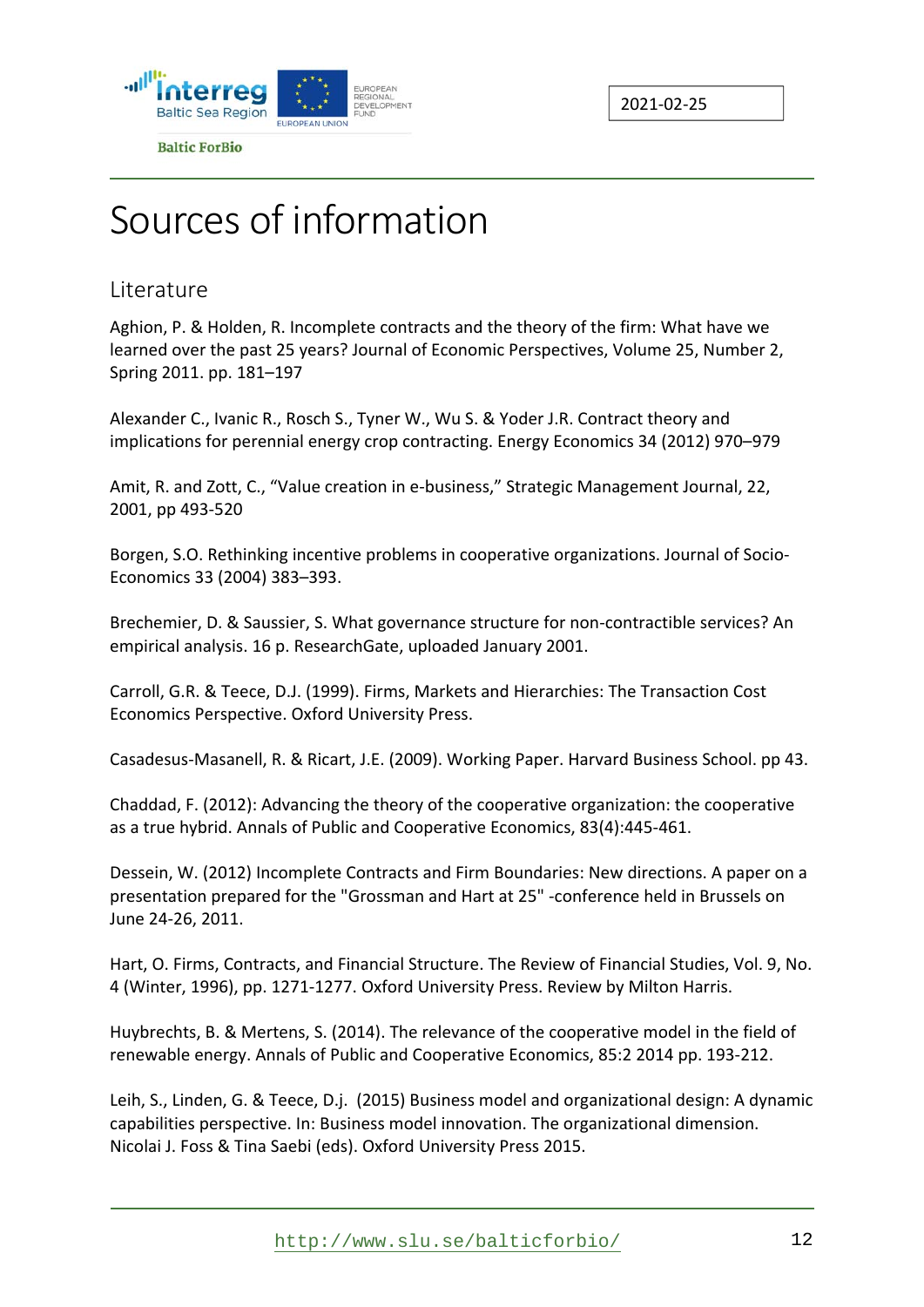

Ménard, C. & Shirley, M.M. Handbook of New Institutional Economics. Springer 2008.

Okkonen, L. & Suhonen, N. Business models of heat entrepreneurship in Finland. Energy Policy 38 (2010) 3443–3452.

Okkonen, L. & Suhonen, N. Business models of heat entrepreneurship in Finland. Energy Policy 38 (2010) 3443–3452.

Pereira, J.R. (2016): Producer cooperatives: A transaction Ccst economic approach. In: F. Taisch, A. Jungmeister, and H. Gernet (Eds). Cooperative Identity and Growth. Conference Proceedings of ICCS 2016 in Lucerne. St. Gallen: Verlag Raiffeisen Schweiz, 528‐536.

Riordan, M.H. & Williamson, O.E. Asset specificity and economic organization. International Journal of Industrial Organization. Volume 3, Issue 4, December 1985, Pages 365‐378

Saussier, S. Contractual completeness and transaction costs. Journal of Economic Behavior & Organization Vol. 42 (2000) 189–206

Suchman, M.C. Managing legitimacy: Strategic and institutional approaches. Academy of Management Review. 1995, Vol. 20, No. 3, 571‐610.

Suhonen, N. & Okkonen, L. The Energy Services Company (ESCo) as business model for heat entrepreneurship ‐A case study of North Karelia, Finland. Energy Policy61(2013)783–787

Zott, C. and Amit, R. Business Model Design and the Performance of Entrepreneurial Firms. Organization Science, Vol. 18, No. 2, March‐April 2007, pp. 181‐199.

Visits to seminars and meetings

North‐Karelia Forest Heat Entrepreneurs' Day Date: 6.4.2018 Place: Kontiolahti, Kotiseutukeskus Host: North‐Karelia Forest Centre

Finnish Machine Contractors' Energy Day Date: 8.3.2019 Place: Helsinki Host: Koneyrittäjien liitto (Finnish Machine Contractors' Association)

North‐Karelia Forest Heat Entrepreneurs' Day Date: 29.3.2019 Place: Kiihtelysvaara, suojeluskuntatalo (Suojapirtti) Host: North‐Karelia Forest Centre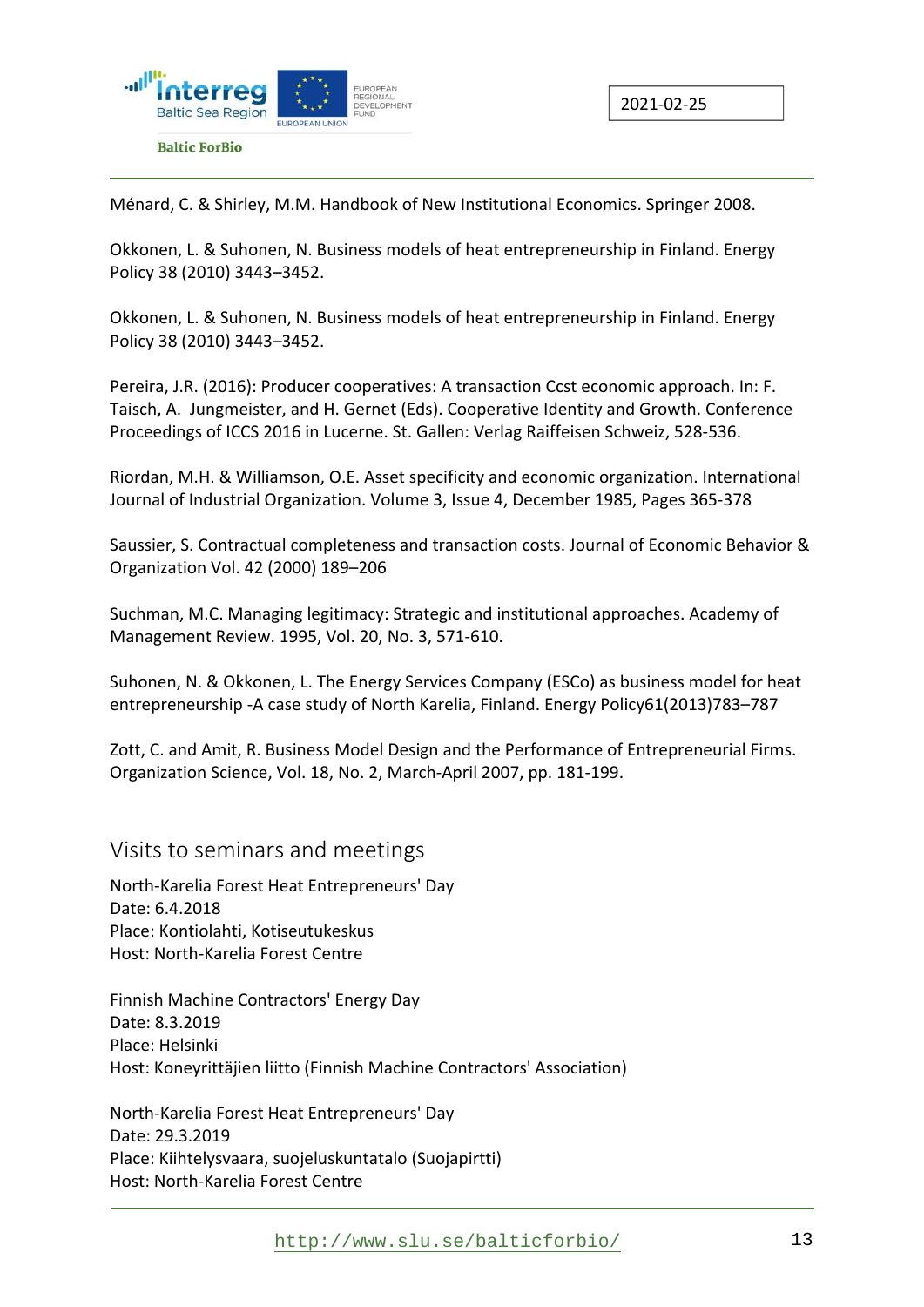



Regular meeting of project managers under the Renewable Energy and Climate Programme Date: 3.4.201 Place: Joensuu Host: North Karelia Regional Council

National Heat Entrepreneurs' Day Date: 25.‐26.4.2019 Place: Tampere, Varala Sports Institute Host: The Finnish Bioenergy Producers' Association

#### Expert interview

Dr. Lasse Okkonen Lector, Expert on Renewable Energies Karelia University of Applied Science Date: 13.2.2019 Place: Joensuu Host: The Natural Resources Research Institute Finland (Luke) Mr. Urpo Hassinen Senior Expert Advisor Forestry and Renewable Energy North‐Karelia Forest Centre Date: 5.3.2019 Place: *Joensuu*  Host: F*innish Forest Centre* 

Mr. Esa Kinnunen Senior Expert Adviser Bioenergy, Senior Project Manager North‐Karelia Forest Centre Date: 5.3.2019 Place: *Joensuu*  Host: F*innish Forest Centre*

#### Expert consultations

Dr. Jukka Korri Renewable Energy Expert, Project Manager Työtehoseura TTS ‐ Assoc. for Vocational Education, Training, Research and Development

Mr. Hannes Tuohiniitty Bioenergia ry ‐ Association of Finnish Bioenergy Producers Executive director, Sector manager Chair Heat Entrepreneurship Network (Lämpöyrittäjyysverkosto)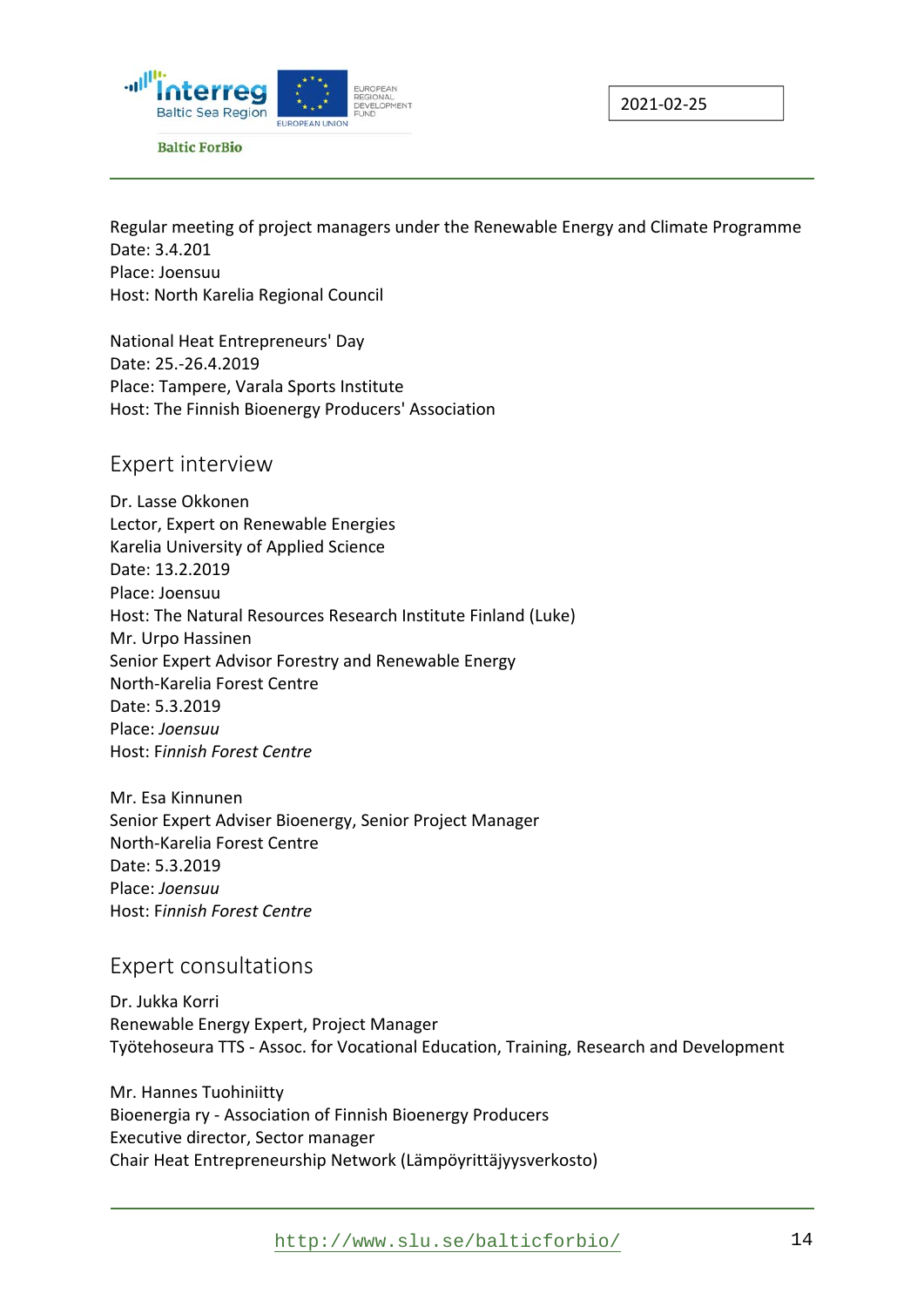



Mr. Jaanus Aun Managing Director Estonian Private Forest Centre (PFC) Date: 11.2.2020 Place: Tallinn Host: Baltic ForBio WP2 Working Group Meeting

Mr. Jim Antturi Forestry Expert Työtehoseura TTS ‐ Assoc. for Vocational Education, Training, Research and Development

Mr. Kim Blomqvist Senior Expert Renewable Energy Technologies, Project Leader Karelia University of Applied Science

Mr. Mikko Tilvis Senior Expert Advisor Forestry and Renewable Energy Pirkanmaa Forest Centre

Mr. Simo Jaakkola Executive Manager Association of Finnish Machine Contractors

Mr. Tage Fredriksson Bioenergia ry ‐ The Bioenergy Association of Finland Sector manager Chair Woody Biomass Energy Council (Puuenergiavaliokunta)

Mr. Timo Turunen Supervisory Board Chairman ret. Eno Energy Cooperative

Mrs. Aino Heikura Senior Project Manager Renewable Energy and Climate Programme North Karelia Regional Council

#### On-site visits and interviews of forest bioenergy entrepreneurs

Mr. Ilkka Lukkarinen CEO Biowin Karelia Oy Vaskela Heat Boiler Station Date: 6.4.2018